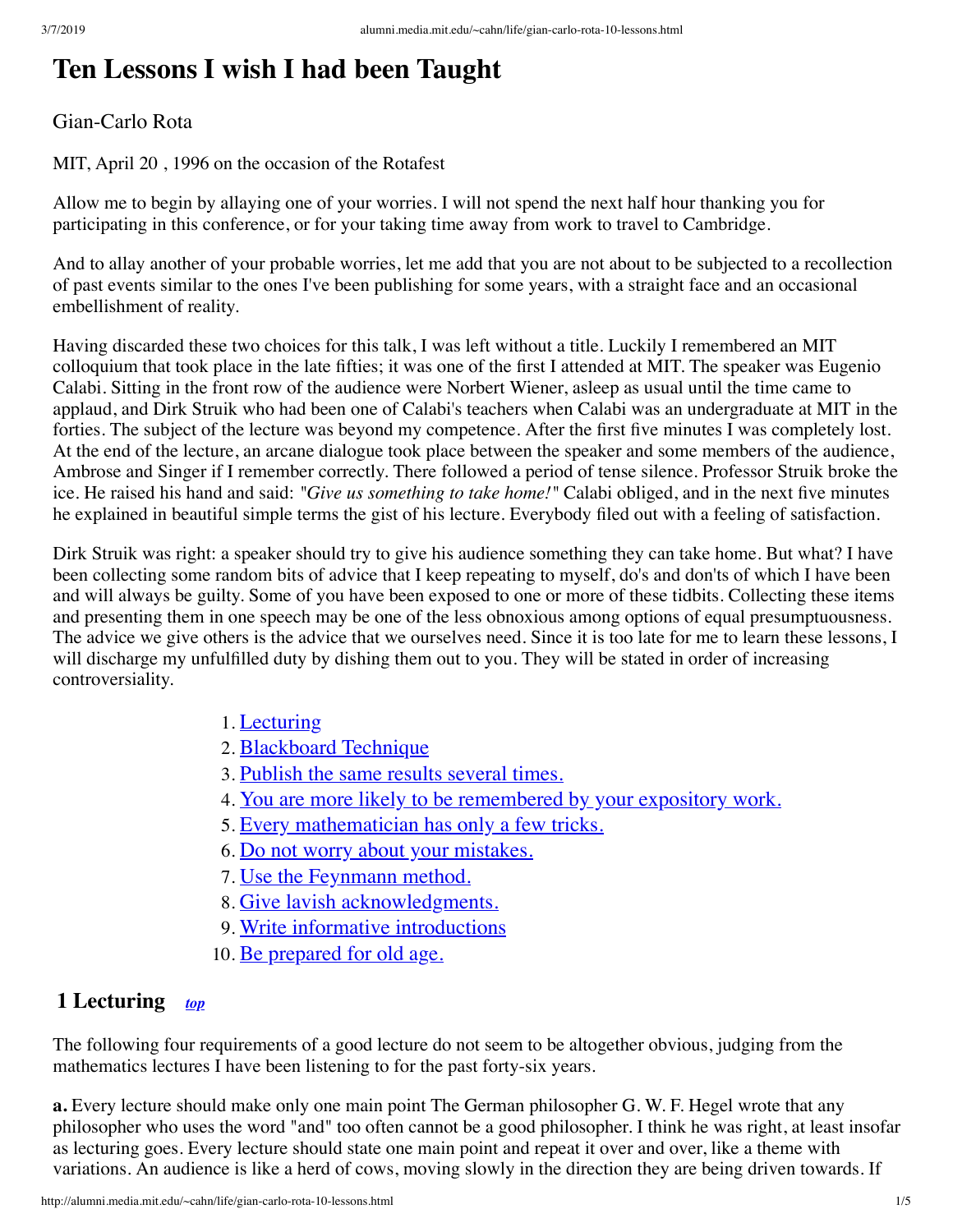we make one point, we have a good chance that the audience will take the right direction; if we make several points, then the cows will scatter all over the field. The audience will lose interest and everyone will go back to the thoughts they interrupted in order to come to our lecture.

**b**. Never run overtime Running overtime is the one unforgivable error a lecturer can make. After fifty minutes (one microcentury as von Neumann used to say) everybody's attention will turn elsewhere even if we are trying to prove the Riemann hypothesis. One minute overtime can destroy the best of lectures.

**c**. Relate to your audience As you enter the lecture hall, try to spot someone in the audience with whose work you have some familiarity. Quickly rearrange your presentation so as to manage to mention some of that person's work. In this way, you will guarantee that at least one person will follow with rapt attention, and you will make a friend to boot.

Everyone in the audience has come to listen to your lecture with the secret hope of hearing their work mentioned.

**d**. Give them something to take home It is not easy to follow Professor Struik's advice. It is easier to state what features of a lecture the audience will always remember, and the answer is not pretty. I often meet, in airports, in the street and occasionally in embarrassing situations, MIT alumni who have taken one or more courses from me. Most of the time they admit that they have forgotten the subject of the course, and all the mathematics I thought I had taught them. However, they will gladly recall some joke, some anecdote, some quirk, some side remark, or some mistake I made.

## **2 Blackboard Technique** *[top](http://alumni.media.mit.edu/~cahn/life/gian-carlo-rota-10-lessons.html#toc)*

Two points.

**a**. Make sure the blackboard is spotless It is particularly important to erase those distracting whirls that are left when we run the eraser over the blackboard in a non uniform fashion.

By starting with a spotless blackboard, you will subtly convey the impression that the lecture they are about to hear is equally spotless.

**b**. Start writing on the top left hand corner What we write on the blackboard should correspond to what we want an attentive listener to take down in his notebook. It is preferable to write slowly and in a large handwriting, with no abbreviations. Those members of the audience who are taking notes are doing us a favor, and it is up to us to help them with their copying. When slides are used instead of the blackboard, the speaker should spend some time explaining each slide, preferably by adding sentences that are inessential, repetitive or superfluous, so as to allow any member of the audience time to copy our slide. We all fall prey to the illusion that a listener will find the time to read the copy of the slides we hand them after the lecture. This is wishful thinking.

## **3 Publish the same result several times** *[top](http://alumni.media.mit.edu/~cahn/life/gian-carlo-rota-10-lessons.html#toc)*

After getting my degree, I worked for a few years in functional analysis. I bought a copy of Frederick Riesz' Collected Papers as soon as the big thick heavy oversize volume was published. However, as I began to leaf through, I could not help but notice that the pages were extra thick, almost like cardboard. Strangely, each of Riesz' publications had been reset in exceptionally large type. I was fond of Riesz' papers, which were invariably beautifully written and gave the reader a feeling of definitiveness.

As I looked through his Collected Papers however, another picture emerged. The editors had gone out of their way to publish every little scrap Riesz had ever published. It was clear that Riesz' publications were few. What is more surprising is that the papers had been published several times. Riesz would publish the first rough version of an idea in some obscure Hungarian journal. A few years later, he would send a series of notes to the French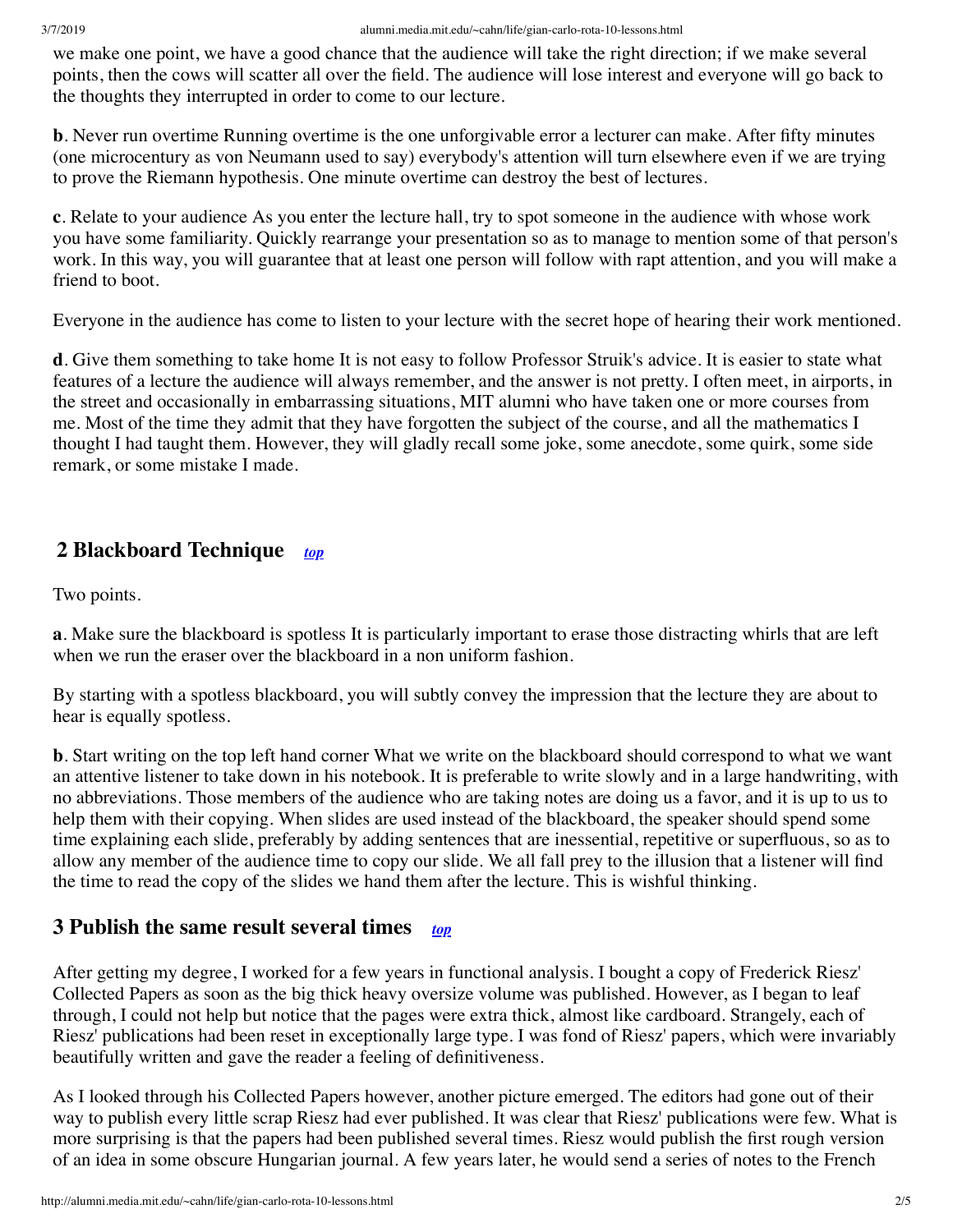Academy's Comptes Rendus in which the same material was further elaborated. A few more years would pass, and he would publish the definitive paper, either in French or in English. Adam Koranyi, who took courses with Frederick Riesz, told me that Riesz would lecture on the same subject year after year, while meditating on the definitive version to be written. No wonder the final version was perfect.

Riesz' example is worth following. The mathematical community is split into small groups, each one with its own customs, notation and terminology. It may soon be indispensable to present the same result in several versions, each one accessible to a specific group; the price one might have to pay otherwise is to have our work rediscovered by someone who uses a different language and notation, and who will rightly claim it as his own.

## **4 You are more likely to be remembered by your expository work** *[top](http://alumni.media.mit.edu/~cahn/life/gian-carlo-rota-10-lessons.html#toc)*

Let us look at two examples, beginning with Hilbert. When we think of Hilbert, we think of a few of his great theorems, like his basis theorem. But Hilbert's name is more often remembered for his work in number theory, his Zahlbericht, his book Foundations of Geometry and for his text on integral equations. The term "Hilbertspace" was introduced by Stone and von Neumann in recognition of Hilbert's textbook on integral equations, in which the word "spectrum" was first defined at least twenty years before the discovery of quantum mechanics. Hilbert's textbook on integral equations is in large part expository, leaning on the work of Hellinger and several other mathematicians whose names are now forgotten.

Similarly, Hilbert's Foundations of Geometry, the book that made Hilbert's name a household word among mathematicians, contains little original work, and reaps the harvest of the work of several geometers, such as Kohn, Schur (not the Schur you have heard of), Wiener (another Wiener), Pasch, Pieri and several other Italians.

Again, Hilbert's Zahlbericht, a fundamental contribution that revolutionized the field of number theory, was originally a survey that Hilbert was commissioned to write for publication in the Bulletin ofthe German Mathematical Society.

William Feller is another example. Feller is remembered as the author of the most successful treatise on probability ever written. Few probabilists of our day are able to cite more than a couple of Feller's research papers; most mathematicians are not even aware that Feller had a previous life in convex geometry.

Allow me to digress with a personal reminiscence. I sometimes publish in a branch of philosophy called phenomenology. After publishing my first paper in this subject, I felt deeply hurt when, at a meeting of the Society for Phenomenology and Existential Philosophy, I was rudely told in no uncertain terms that everything I wrote in my paper was well known. This scenario occurred more than once, and I was eventually forced to reconsider my publishing standards in phenomenology.

It so happens that the fundamental treatises of phenomenology are written in thick, heavy philosophical German. Tradition demands that no examples ever be given of what one is talking about. One day I decided, not without serious misgivings, to publish a paper that was essentially an updating of some paragraphs from a book by Edmund Husserl, with a few examples added. While I was waiting for the worst at the next meeting of the Society for Phenomenology and Existential Philosophy, a prominent phenomenologist rushed towards me with a smile on his face. He was full of praise for my paper, and he strongly encouraged me to further develop the novel and original ideas presented in it.

# **5 Every mathematician has only a few tricks** *[top](http://alumni.media.mit.edu/~cahn/life/gian-carlo-rota-10-lessons.html#toc)*

A long time ago an older and well known number theorist made some disparaging remarks about Paul Erdos' work. You admire contributions to mathematics as much as I do, and I felt annoyed when the older mathematician flatly and definitively stated that all of Erdos' work could be reduced to a few tricks which Erdos repeatedly relied on in his proofs. What the number theorist did not realize is that other mathematicians, even the very best, also rely on a few tricks which they use over and over. Take Hilbert. The second volume of Hilbert's collected papers contains Hilbert's papers in invariant theory. I have made a point of reading some of these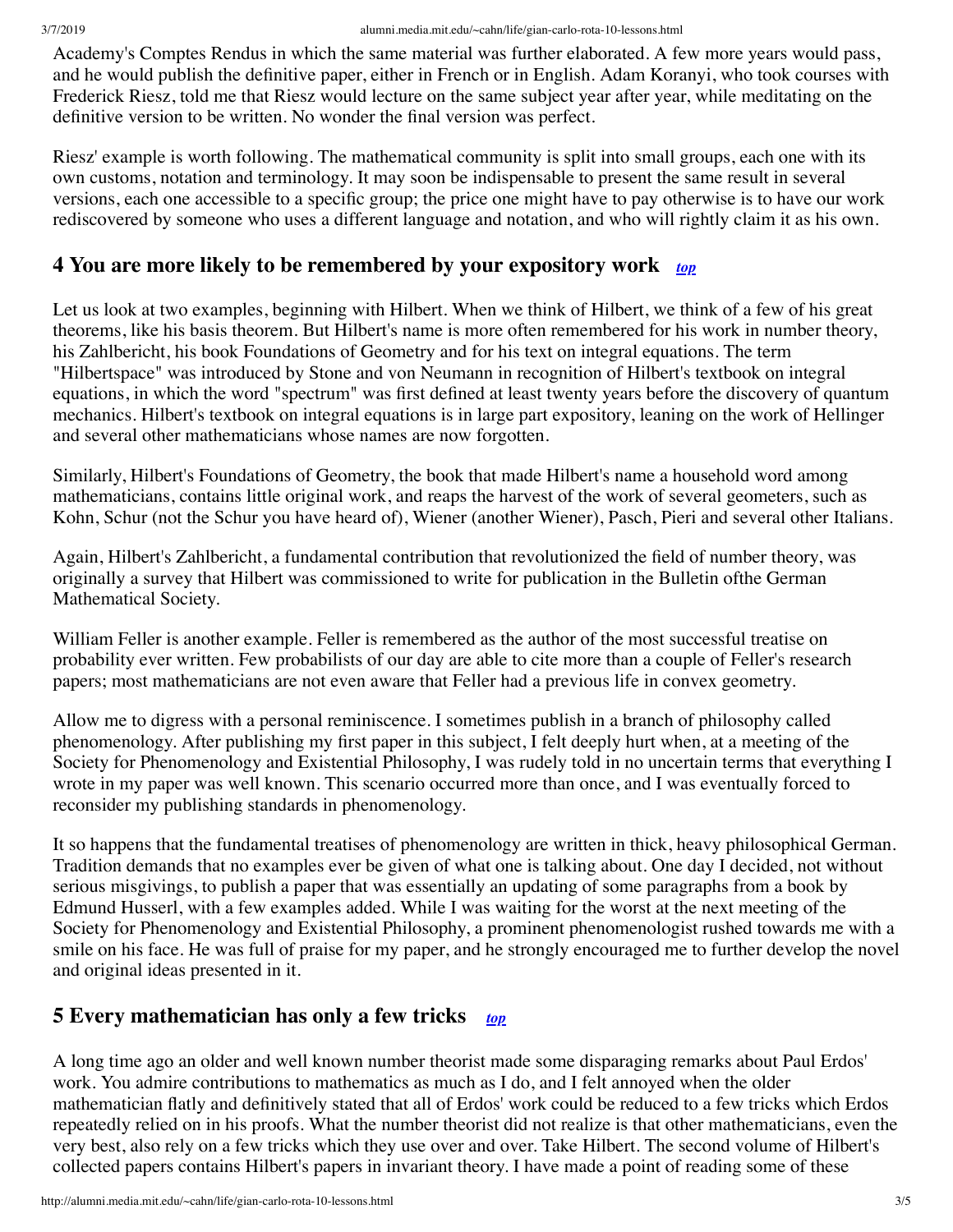papers with care. It is sad to note that some of Hilbert's beautiful results have been completely forgotten. But on reading the proofs of Hilbert's striking and deep theorems in invariant theory, it was surprising to verify that Hilbert's proofs relied on the same few tricks. Even Hilbert had only a few tricks!

#### **6 Do not worry about your mistakes** *[top](http://alumni.media.mit.edu/~cahn/life/gian-carlo-rota-10-lessons.html#toc)*

Once more let me begin with Hilbert. When the Germans were planning to publish Hilbert's collected papers and to present him with a set on the occasion of one of his later birthdays, they realized that they could not publish the papers in their original versions because they were full of errors, some of them quite serious. Thereupon they hired a young unemployed mathematician, Olga Taussky-Todd, to go over Hilbert's papers and correct all mistakes. Olga labored for three years; it turned out that all mistake scould be corrected without any major changes in the statement of the theorems. There was one exception, a paper Hilbert wrote in his old age, which could not be fixed; it was a purported proof of the continuum hypothesis, you will find it in a volume of the Mathematische Annalen of the early thirties. At last, on Hilbert's birthday, a freshly printed set of Hilbert's collected papers was presented to the Geheimrat. Hilbert leafed through them carefully and did not notice anything.

Now let us shift to the other end of the spectrum, and allow me to relate another personal anecdote. In the summer of 1979, while attending a philosophy meeting in Pittsburgh, I was struck with a case of detached retinas. Thanks to Joni's prompt intervention, I managed to be operated on in the nick of time and my eyesight was saved.

On the morning after the operation, while I was lying on a hospital bed with my eyes bandaged, Joni dropped in to visit. Since I was to remain in that Pittsburgh hospital for at least a week, we decided to write a paper. Joni fished a manuscript out of my suitcase, and I mentioned to her that the text had a few mistakes which she could help me fix.

There followed twenty minutes of silence while she went through the draft. *"Why, it is all wrong!"* she finally remarked in her youthful voice. She was right. Every statement in the manuscript had something wrong. Nevertheless, after laboring for a while, she managed to correct every mistake, and the paper was eventually published.

There are two kinds of mistakes. There are fatal mistakes that destroy a theory; but there are also contingent ones, which are useful in testing the stability of a theory.

## **7 Use the Feynman method** *[top](http://alumni.media.mit.edu/~cahn/life/gian-carlo-rota-10-lessons.html#toc)*

Richard Feynman was fond of giving the following advice on how to be a genius. You have to keep a dozen of your favorite problems constantly present in your mind, although by and large they will lay in a dormant state. Every time you hear or read a new trick or a new result, test it against each of your twelve problems to see whether it helps. Every once in a while there will be a hit, and people will say: *"How did he do it? He must be a genius!"*

## **8 Give lavish acknowledgments** *[top](http://alumni.media.mit.edu/~cahn/life/gian-carlo-rota-10-lessons.html#toc)*

I have always felt miffed after reading a paper in which I felt I was not being given proper credit, and it is safe to conjecture that the same happens to everyone else. One day, I tried an experiment. After writing a rather long paper, I began to draft a thorough bibliography. On the spur of the moment, I decided to cite a few papers which had nothing whatsoever to do with the content of my paper, to see what might happen.

Somewhat to my surprise, I received letters from two of the authors whose papers I believed were irrelevant to my article. Both letters were written in an emotionally charged tone. Each of the authors warmly congratulated me for being the first to acknowledge their contribution to the field.